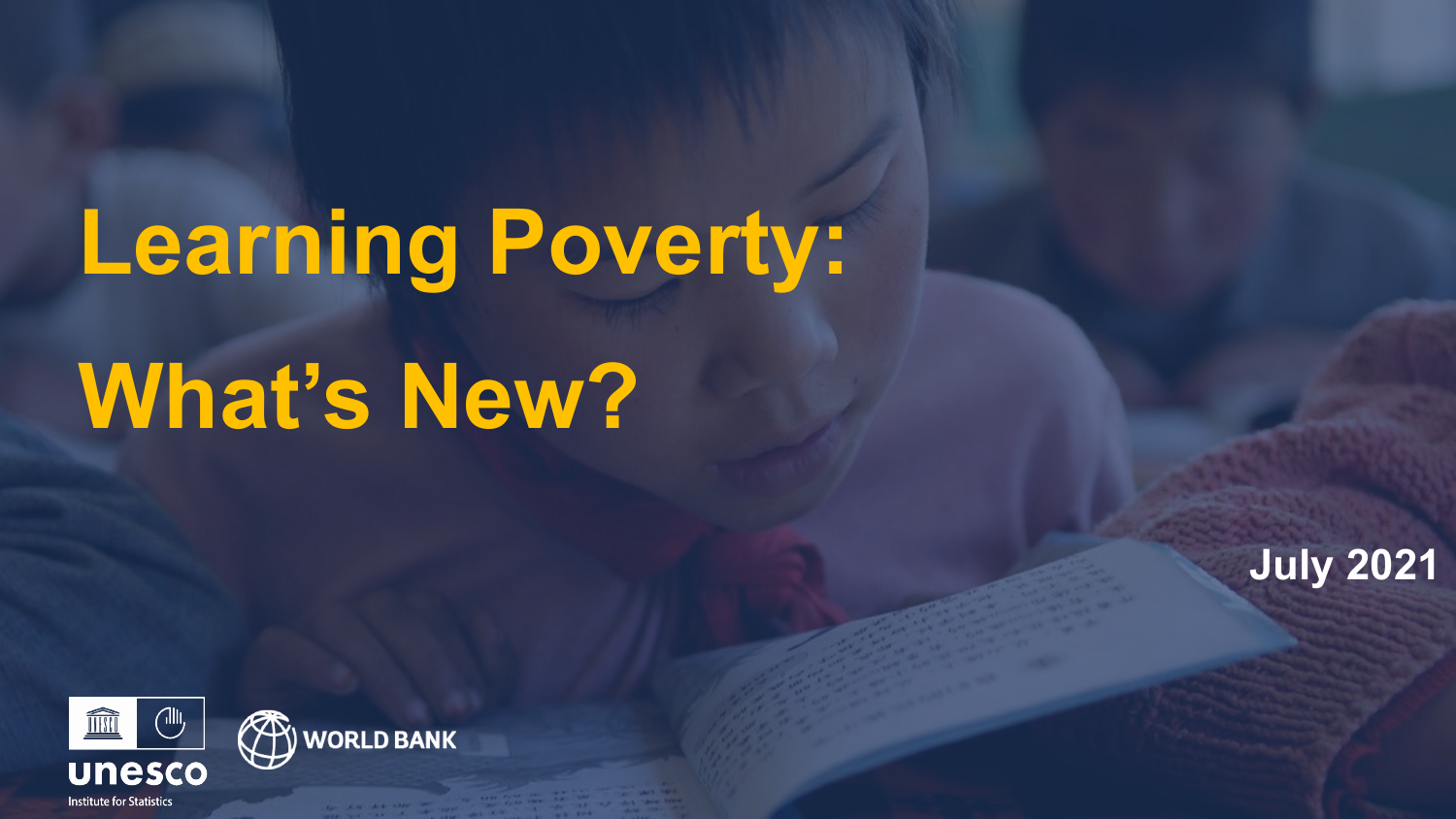### **What is Learning Poverty?**

### THE SHARE OF CHILDREN WHO CANNOT READ & UNDERSTAND A SIMPLE TEXT BY AGE 10



**WORLD BANK**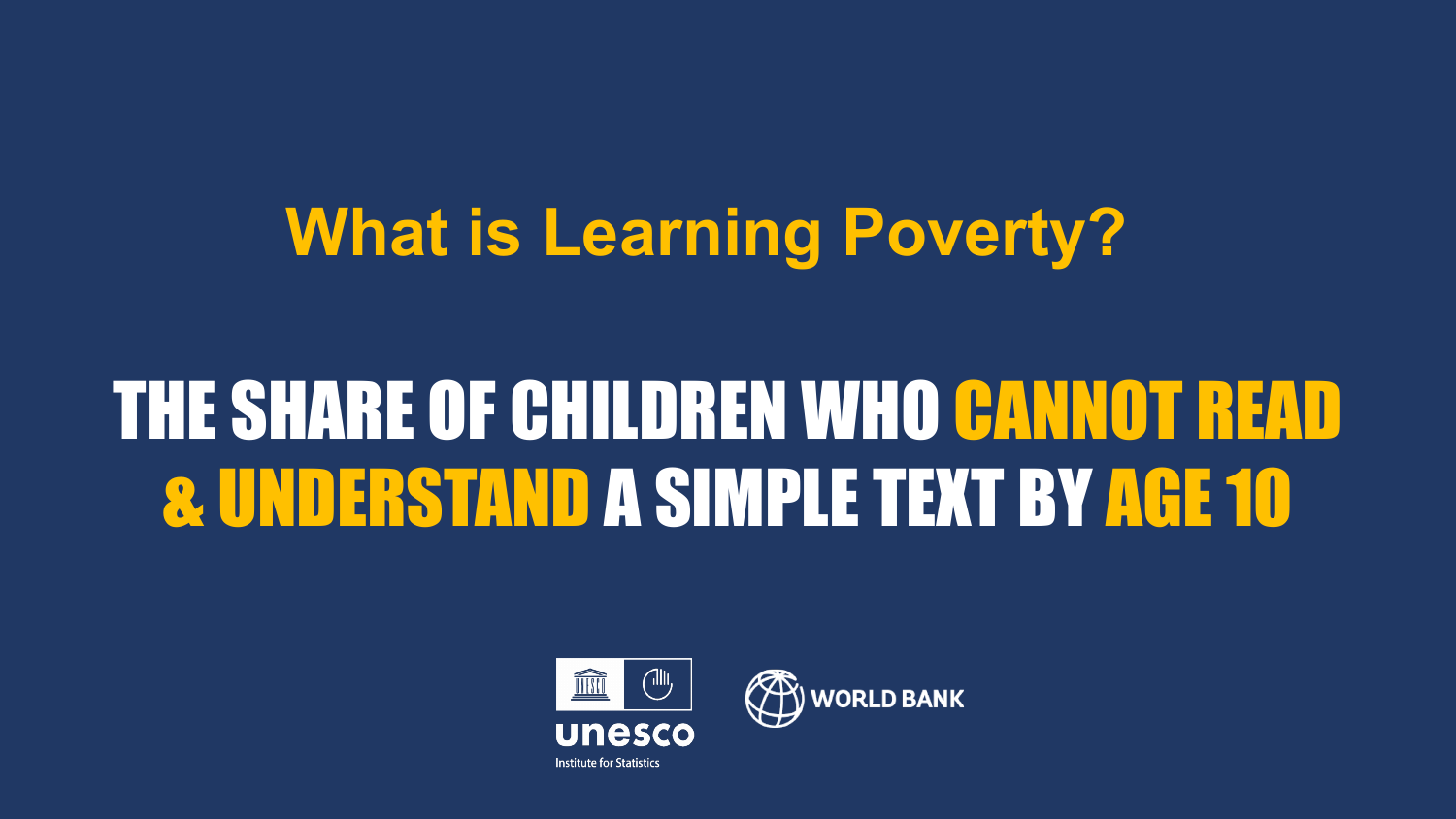#### **Learning Poverty: A combined measure of schooling and learning, fully aligned with SDG 4**

- **Schooling** is a necessary yet not sufficient condition for learning
- Contributes to the socio-emotional development of children above and beyond learning, in addition to children's nutrition, safety and social cohesion.
- School Deprivation component of Learning Poverty tied to SDG indicator 4.1.4
- **Learning** is critical to build human capital
- Reading is a crucial gateway to further schooling and learning
- Children who don't read by late primary find it hard to catch up later
- Literacy is highly correlated with other cognitive skills
- A target based on reading makes learning goals concrete and compelling: everybody understands it
- Learning Deprivation component of Learning Poverty tied to SDG indicator 4.1.1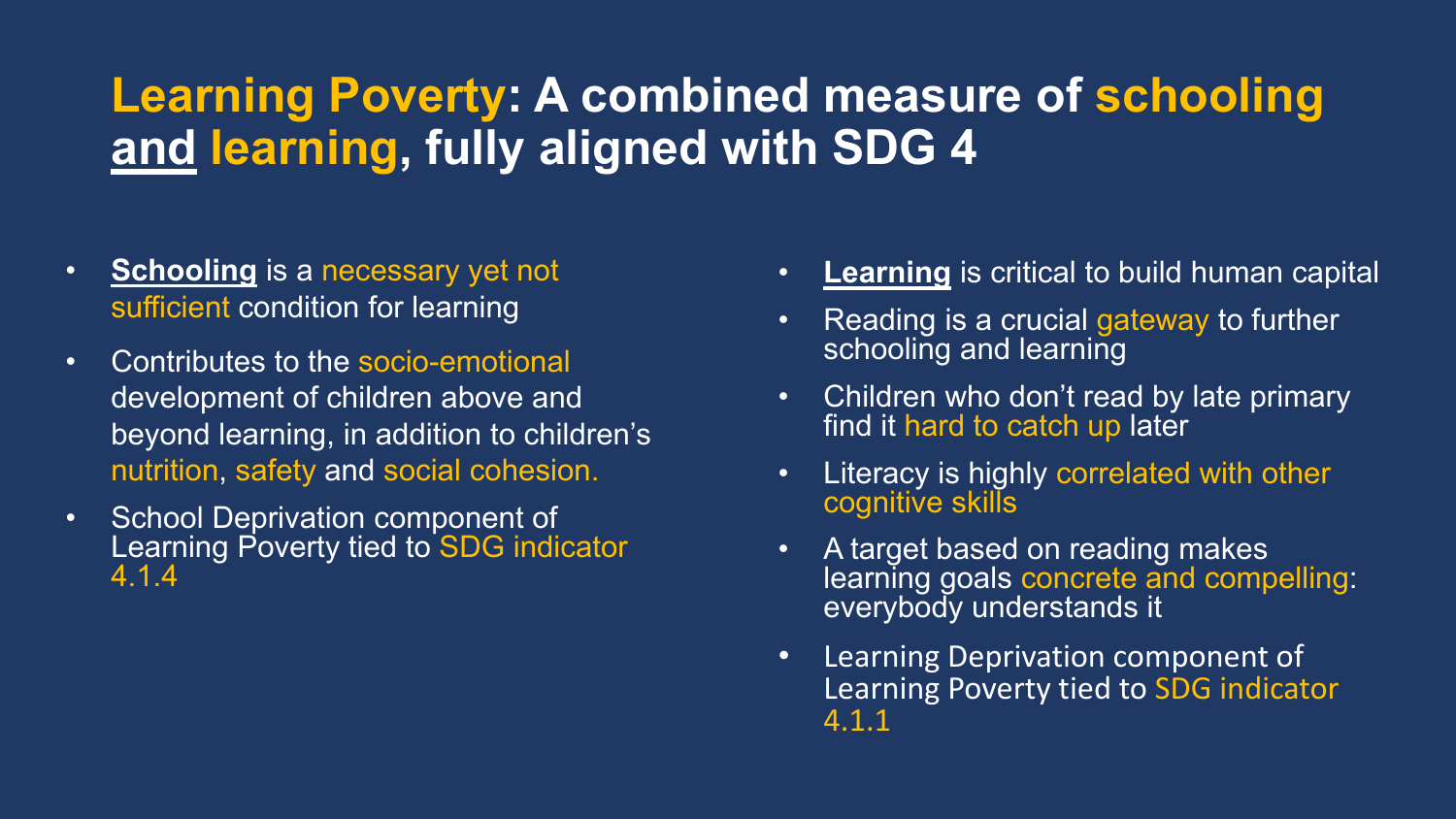#### **What's new?**

• New assessment data in 2019:



- Learning poverty estimates available for **120 countries**
- Learning poverty estimates updated or revised for **33 countries** -- only a little more than half are temporally comparable across assessment rounds
- Learning poverty estimates available for the first time for **5 countries** (Alḃania, Guinea, Lao PDR, Montenegro,<br>Myanmar)
- The updated numbers are **pre-COVID** estimates of Learning Poverty; and no global update is being released



NO. OF COUNTRIES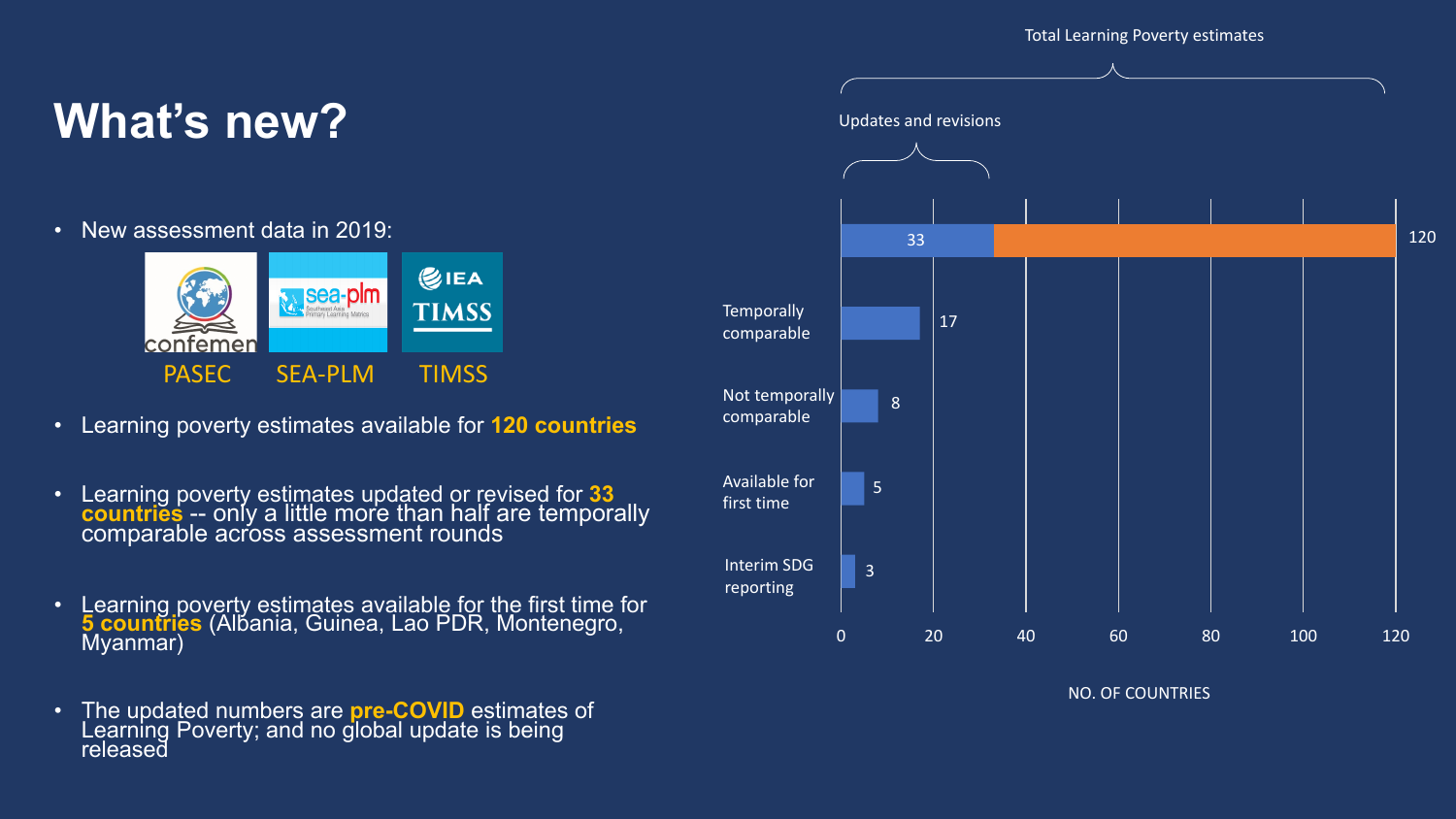#### **However, big gaps in learning data still exist**

- Globally, 18% of the school-age population has no Learning Poverty data
- No learning poverty data for more than half of the school-age population in Sub-Saharan Africa

![](_page_4_Figure_3.jpeg)

% of the school age population with no learning data

*Note that calculation is based on countries included in the reporting window for the estimation of global and regional aggregates.*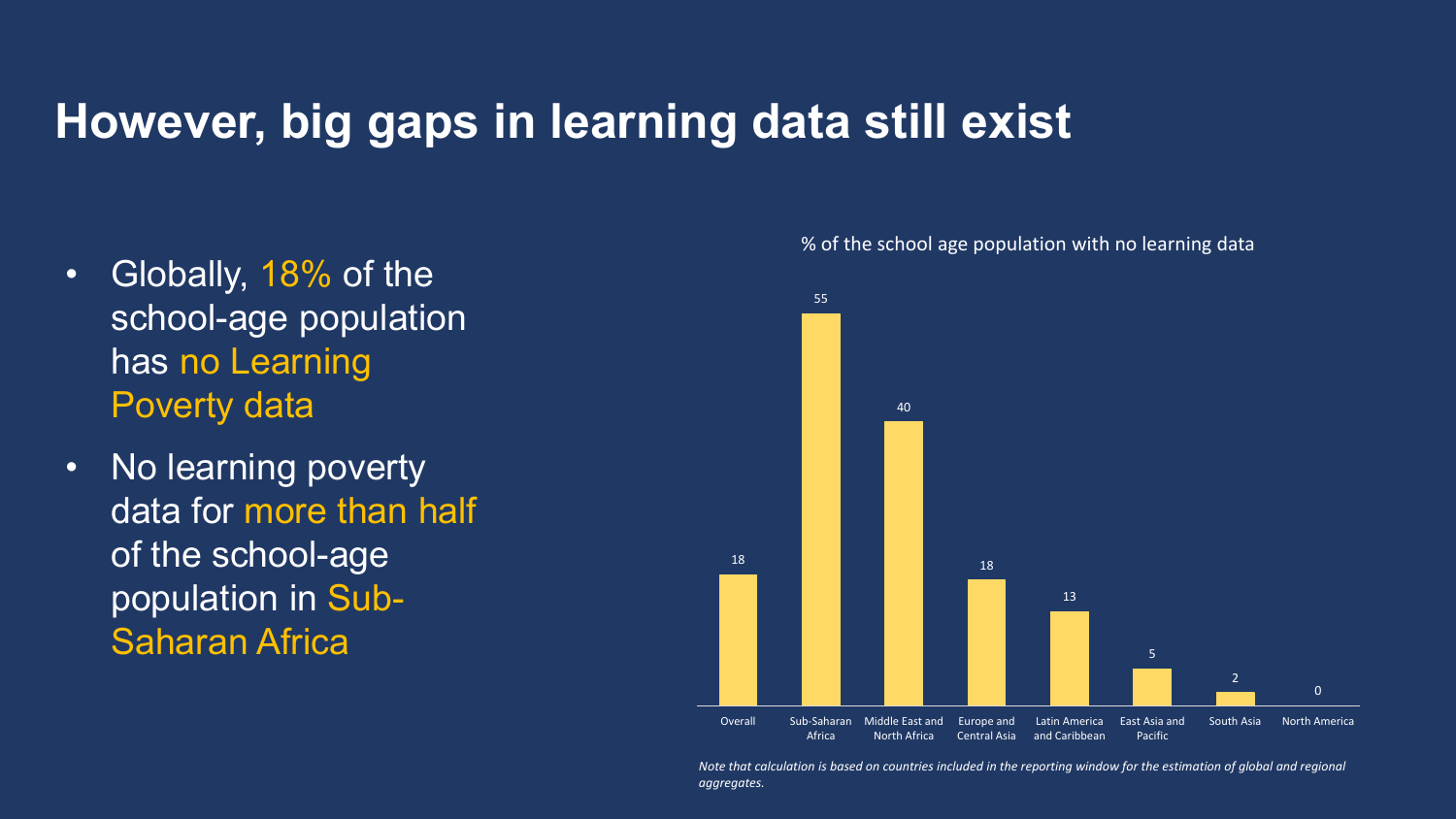#### **We need better data to understand the magnitude of the learning crisis**

- New SEA-PLM data show that prior learning poverty estimates in several East Asian countries significantly underestimated the magnitude of the learning crisis
- Need better data,<br>such as SEA-PLM,<br>that are aligned with<br>SDG minimum proficiency levels

![](_page_5_Figure_3.jpeg)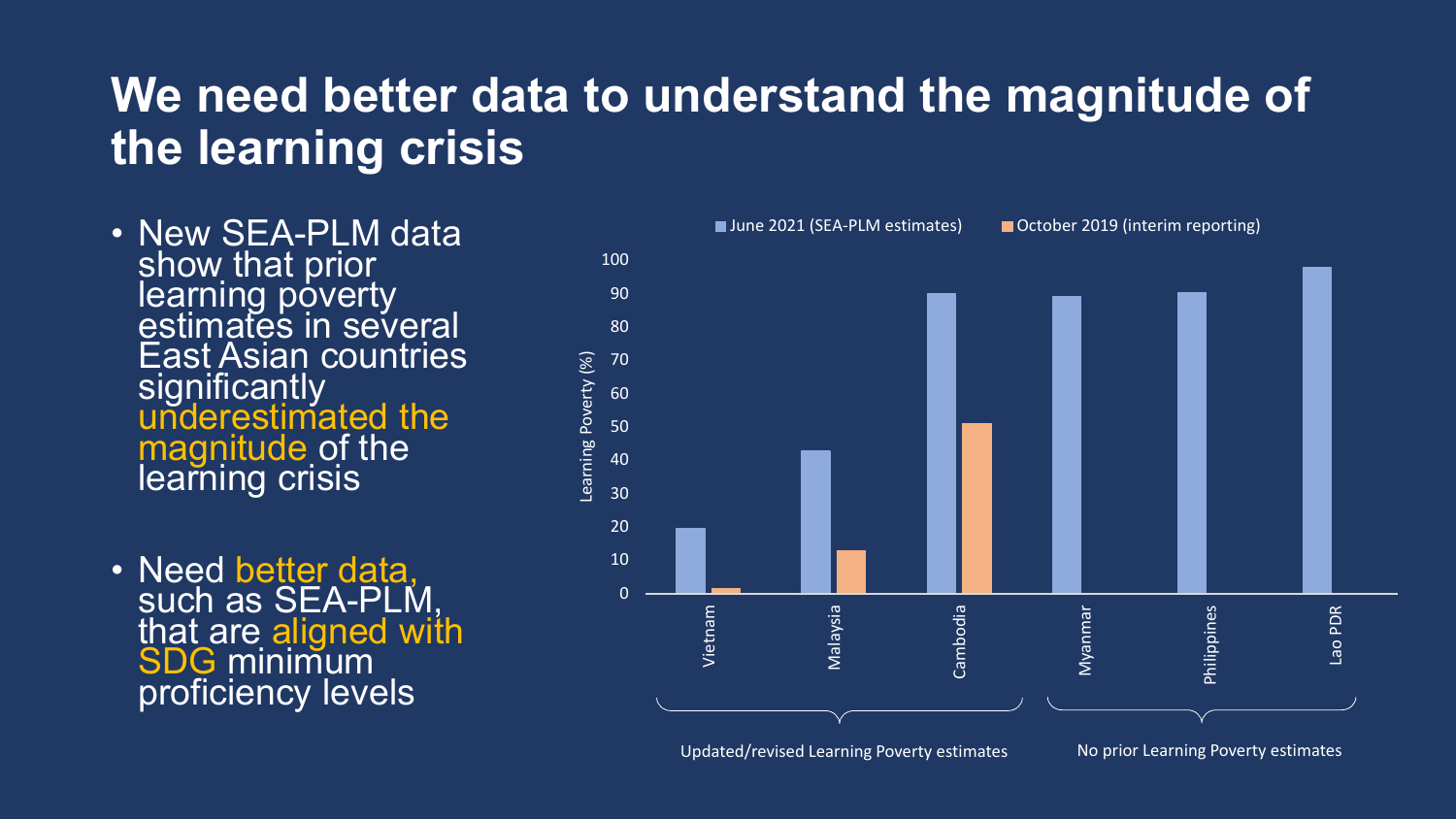#### **Need more frequent data to track progress on eliminating Learning Poverty**

- Latest PASEC data show that several African countries were further off-track to meet the global goal of halving learning poverty by 2030 even before Covid-19
- Need for more timely data on learning to tackle the global learning crisis, and to recover COVID-19 learning losses

![](_page_6_Figure_3.jpeg)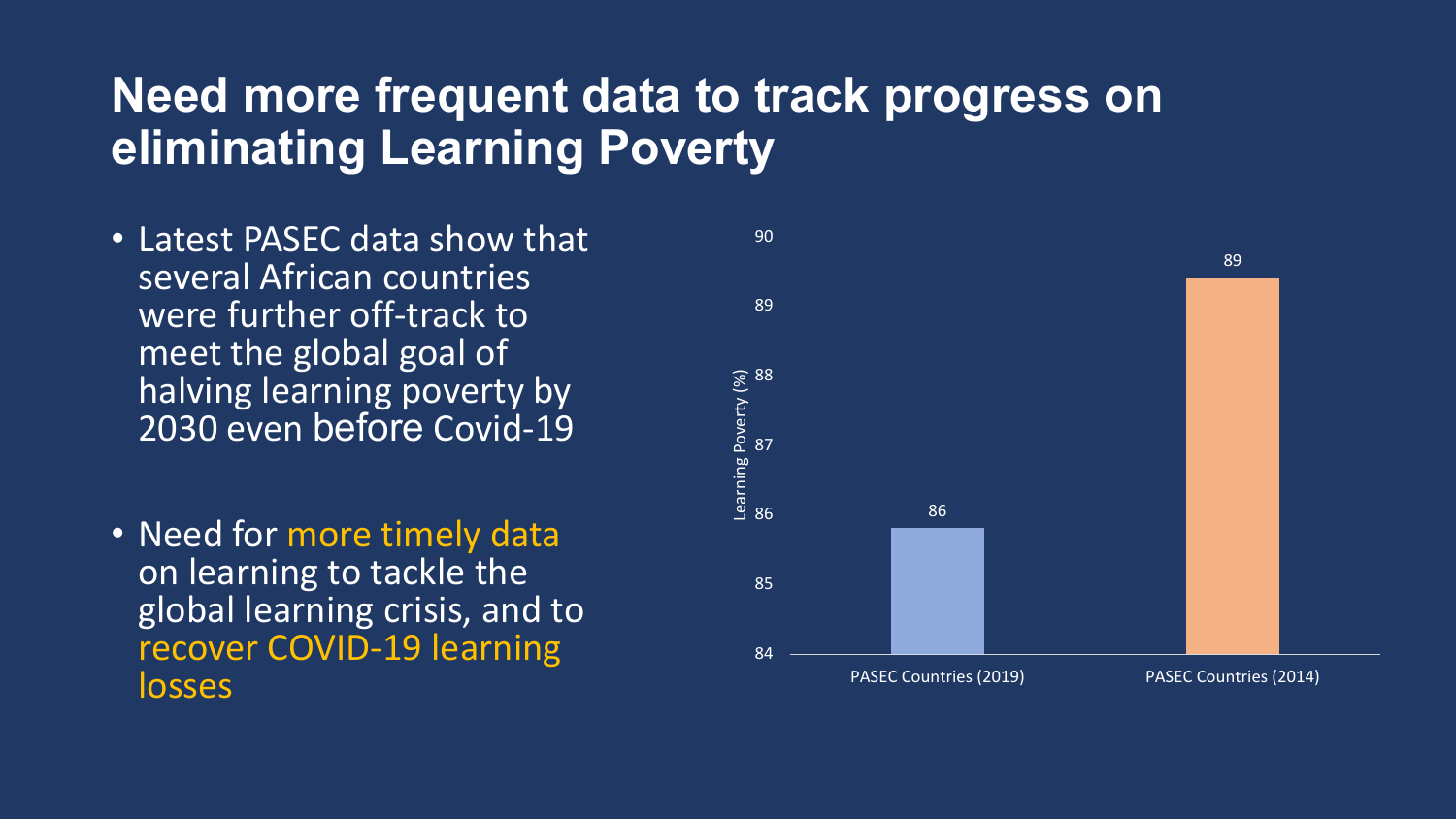#### **A stronger global effort is needed to measure Covid-19 learning losses**

- Only 7 LICs report<br>conducting formative assessments to measure learning losses in 2020; only 8 LICs conducted standardized assessments
- COVID-19 is likely to worsen Learning Poverty
- Utilize data to identify<br>the extent of the crisis and design effective

![](_page_7_Figure_4.jpeg)

mitigation strategimes and the strategies of the survey, Wave 3. Survey question: "Have there been any steps taken to assess whether there have been **Mitigation:** "Have there been any steps taken to assess whether there ha *learning losses as a result of COVID related school closure in 2020?""*